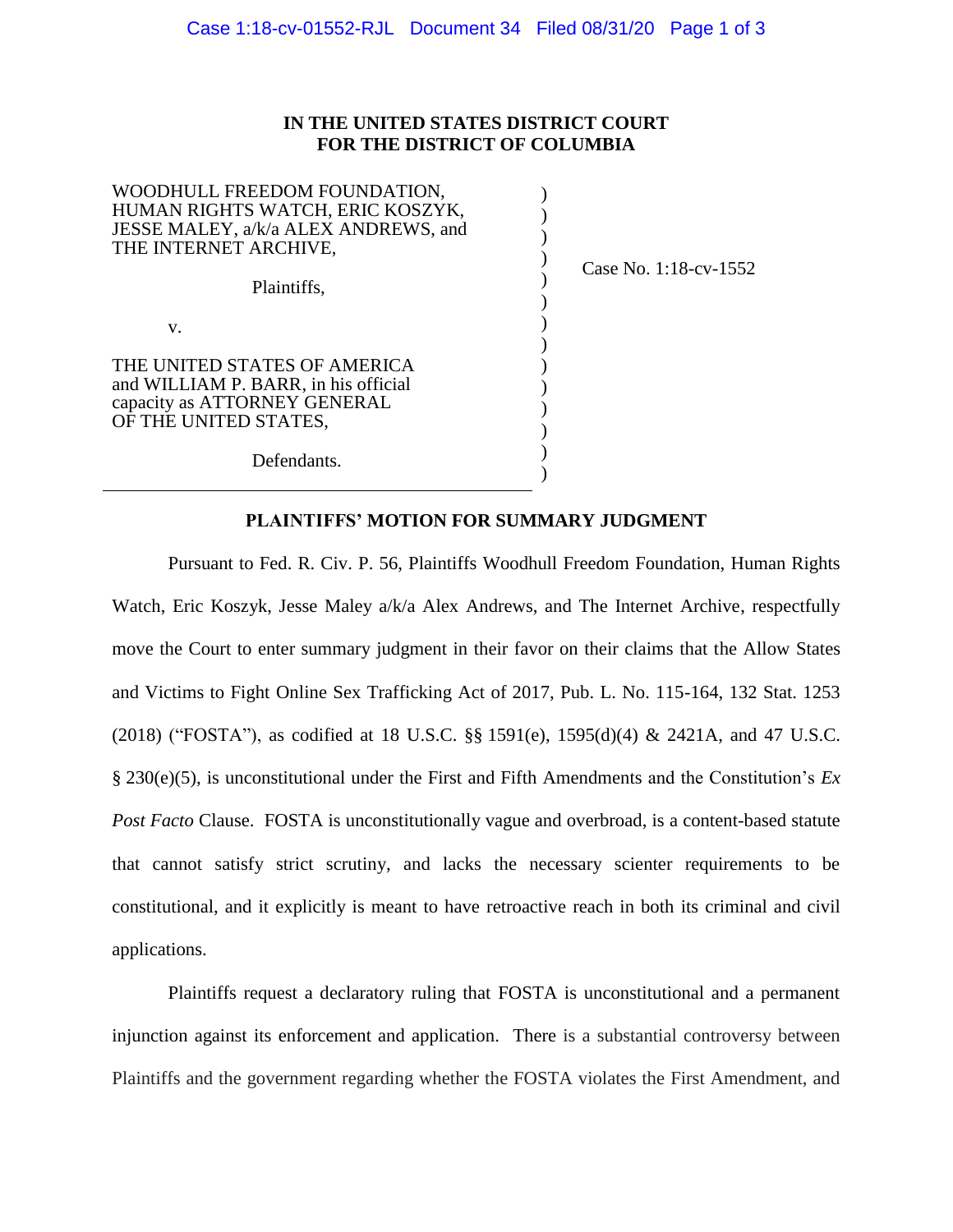## Case 1:18-cv-01552-RJL Document 34 Filed 08/31/20 Page 2 of 3

as to whether it can be constitutionally enforced by federal and state officials by seeking criminal penalties for asserted violations, and by litigants seeking to impose civil liability, such that there is a real and immediate need warranting a declaration of unconstitutionality. *United Gov't Sec. Officers of Am., Local 52 v. Chertoff*, 587 F. Supp. 2d 209, 222 (D.D.C. 2008). Injunctive relief is proper because given FOSTA's unconstitutionality, Plaintiffs (and others subject to FOSTA) are suffering irreparable injury in the absence of an injunction, and both the balance of interests and public interest favor relief. *E.g.*, *Guffey v. Duff*, --- F. Supp. 3d ---, 2020 WL 2065274, at \*9 (D.D.C. Apr. 29, 2020). *See also Mills v. D.C.*, 571 F.3d 1304, 1312 (D.C. Cir. 2009); *Pursuing America's Greatness v. FEC*, 831 F.3d 500, 511-12 (D.C. Cir. 2016); *Elrod v. Burns*, 427 U.S. 347, 373 (1976).

In support of this Motion, Plaintiffs file the following accompanying documents: Plaintiffs' Memorandum of Points and Authorities in Support of Motion for Summary Judgment, and Plaintiffs' Statement of Undisputed Material Facts and accompanying exhibits, including the Declarations of Kate D'Adamo, Dr. Jessica P. Ashooh, Dr. Alexandra Lutnick, Alexandra Frell Levy Yelderman, Jesse Maley, Brewster Kahle, Ricci Levy, Eric Koszyk, and Dinah PoKempner. Plaintiffs also rely on declarations by Ms. Levy and Dr. Kimberly Mehlman-Orozco, filed earlier in this case. ECF Nos. 5-2 & 5-9.

WHEREFORE, it is hereby respectfully requested that this Court grant summary judgment for Plaintiff's and enter an order enjoining FOSTA's enforcement and application. DATED: August 31, 2020

2